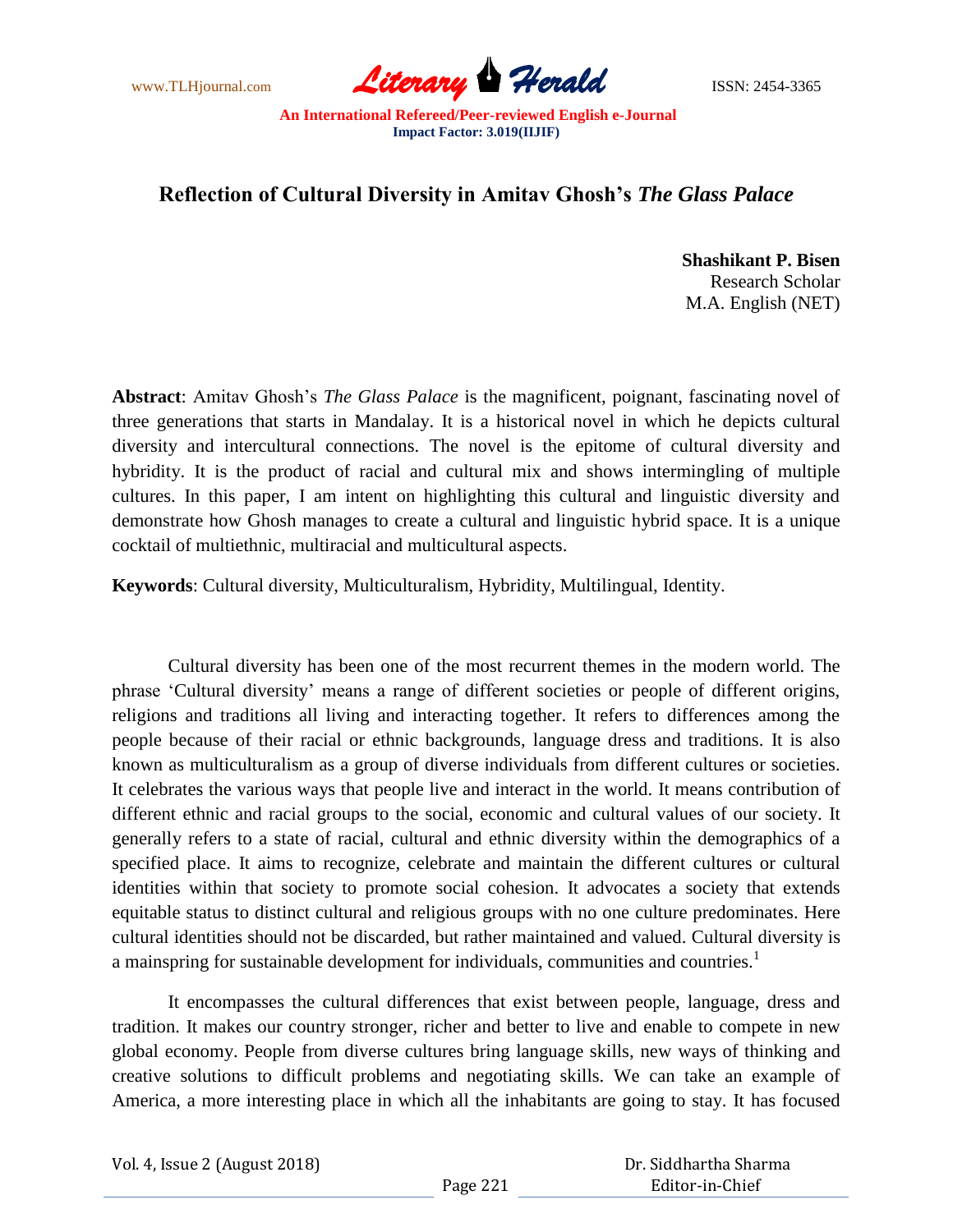

our attention to the promotion of rights for different cultural groups. Indian English like Australian or American English has been universally accepted as a unique style of discourse. It gives expression to Indian multiculturalism in the works of writers in India or in abroad. Like the new Indian writers in the West, expatriate, the second and third generation writers, the classic writers like A.K.Ramanujan, Mulk Raj Anand, Nissim Ezekiel, R.K.Narayan and Babani Bhattacharya are being interpreted the style of multiculturalism. The stalwarts like Salman Rushdie, Khuswant Singh and Shashi Tharoor have expressed their views on postcolonial space and diverse cultures.

Amitav Ghosh, although by birth a Bengali is truly a global author. He has been educated in India and abroad and currently divides his time between New York and Goa where he plans to settle down soon. He is a widely travelled author which helped him to formulate his experiences of cultural diversity. He has interpreted cultural diversity in his various works like *The Circle of Reason, The Shadow Lines, The Glass Palace, Sea of Poppies* and *River of Smoke.* His fiction highlights colonial and postcolonial issues of identity, rootlessness and multiculturality**.** By mixing so many languages and dialects, Ghosh is able to paint the full range of diversity on board with differences in class, caste, nationality or religion indicated by the words, dialect or language used to communicate. Robert Dixon remarks in his essay "Travelling in the West: The Writings of Amitav Ghosh' that "the cultural space that Ghosh re-situates is a vast, borderless region with its own hybrid languages and practices which circulate without national and religious boundaries."<sup>2</sup>

The plot of *The Glass Palace* is a saga about three generations of two closely linked families in Burma, Malaya and India from 1885 to 1956. It is also a historical novel about the British colonization of Burma. The novel beautifully ushers the reader into a world of sensations, crowds, symbols and boundaries. It is the story of an Indian orphan Rajkumar, who is transported to Burma by accident. He was only eleven years old when he came off from Chittagong with his mother to escape from a killer fever. But on the way he has lost his mother, his only hope and pillar of his life. He is a complete destitute in an alien city with no acquaintances. Finally he approached a half-Indian, half-Burmese matronly lady Ma Cho for job. He accepted apprenticeship under the opportunist and businessman Saya John and he learned the tactics of survival in the colonized space. He has no choice in alienated land so he adapted this culture. Like Saya John, his benefactor, mentor he too becomes a mimic man, dresses like a "Saheb" and begins speaking the colonizer's language which makes him appear like 'a reinventing being'. He handles English language to reveal the degree of progress. He has communicated his ideas in the language of the colonizer. Rajkumar, from the 'rag-clad kalaa' into a colonized mimic man has been vividly portrayed through this novel. The young Bengali Rajkumar rises from street boy in Mandalay to timber magnate in Rangoon and marries Dolly, a Burmese first glimpsed by him as an attendant to Queen Supayalat. Even Dolly also became habitual of Indian culture. In the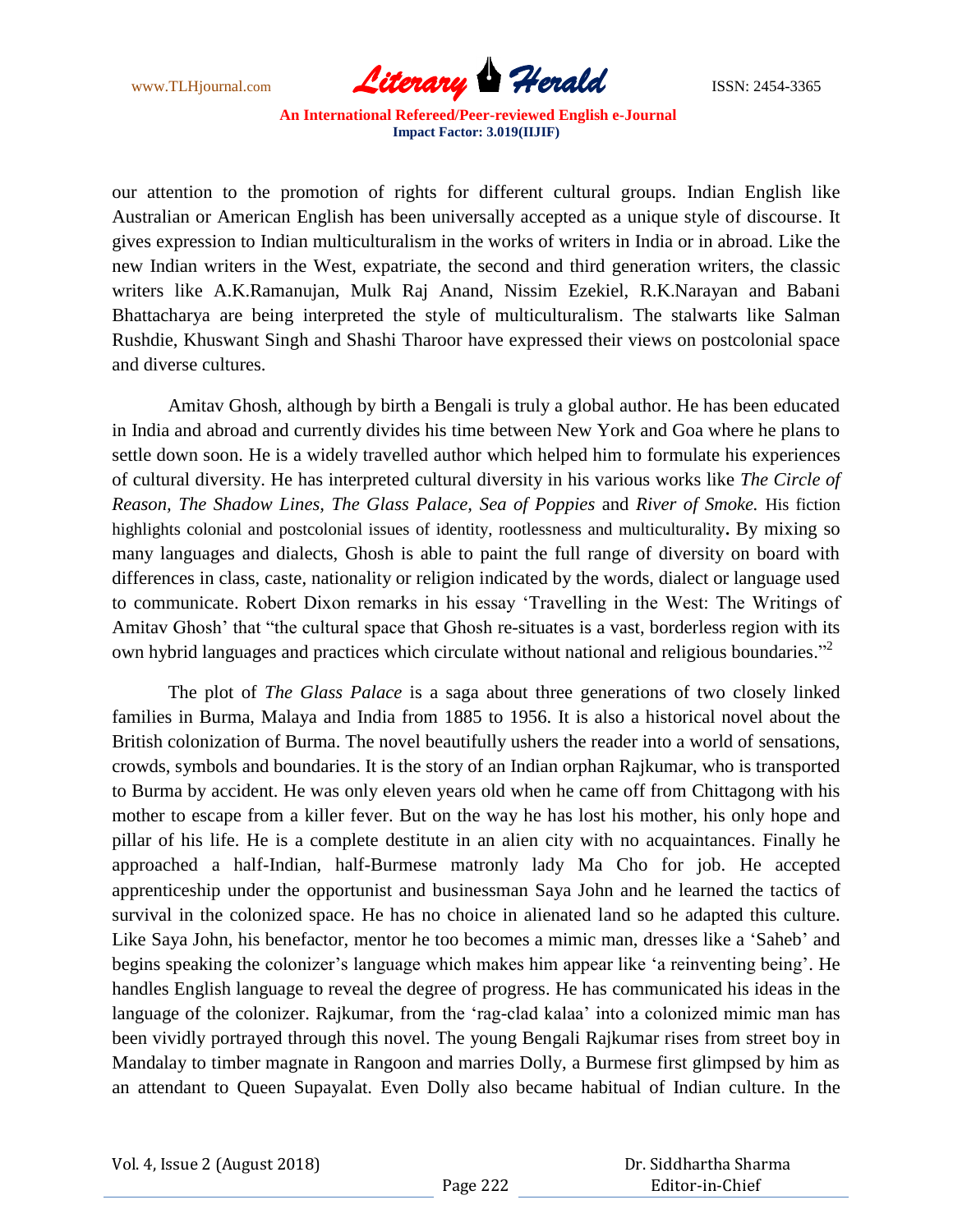

beginning she was uncomfortable with Indians but gradually she follows the Indian rites and rituals. Characters in this novel follows both Burmese and Indian cultures which proved by the naming process of Rajkumar and Dolly's children. Rajkumar accepts Astrologer's advice about his child's name as was the custom among Indians in Burma. The children have been given two names, one Burmese and another Indian: "It was decided that the boy"s Burmese name would be Sein Win; his Indian name was to be Neeladhri - Neel for short.... Tun Pe and Dinanath. The later was quickly shortned to Dinu" (*TGP* p.195).

The Burmese King Thebaw and the Queen Supayalat speak Hindustani with great ease and fluency. She speaks in Hindustani to express her displeasure against the Government representative. The British civil servants often speak Hindustani well as well as English to survive in alien land. The Burmese Princesses assimilated with Indian culture in Ratnagiri shows interest in wearing "sari", a typical Indian dress: "They began to wear their hair braided and oiled like Ratnagiri schoolgirls; they learned to speak Marathi and Hindustani as fluently as any of the townsfolk – it was only with their parents that they now spoke Burmese" (*TGP* p. 77). The Princesses play with Ratnagiri's girls. They make their new friends, "When they were hungry they would run into their friends" shacks and ask for something to eat; in the afternoons, when it was too hot to play outside, they would fall asleep on the mud floors of the palm-thatched shanties" (*TGP* p. 83). The Queen Supayalat tells Uma, the Collector's wife, "As you can see, my daughters wear their saris in the local style. But I prefer this new fashion. It is more elegant the sari looks more like a htamein" (*TGP* p. 109).

In *The Glass Palace*, Burma depicts as a space of interpenetration of different cultural groups where multilingualism operates as a multicultural encounter. Rajkumar, a Bengali in Burma, meets Ma Cho, a street-seller who is half-Indian; half-Burmese speaks in a typical working class culture language. Saya John, Chinese Christianized (originally as Joao Martins) in Malaya by Portuguese/Goan priests. He is a fine example of breed hybridity. His clothes are western. He speaks English, Hindustani and Burmese. His face looks like that of Chinese. He himself makes fun of his identity:

> The soldiers there were mainly Indians and they asked me this very question: how is it that you, who look Chinese and carry a Christian name, can speak our language? When I told them how this had come about, they would laugh and say, you are *dhobi ka kutta*- a washerman"s dog - *na ghar ka na ghat ka* - you don"t belong anywhere, either by the water or on land and I"d say Yes, that is exactly what I am. He laughed, with an infectious hilarity, and Rajkumar joined in. (*TGP* p.10)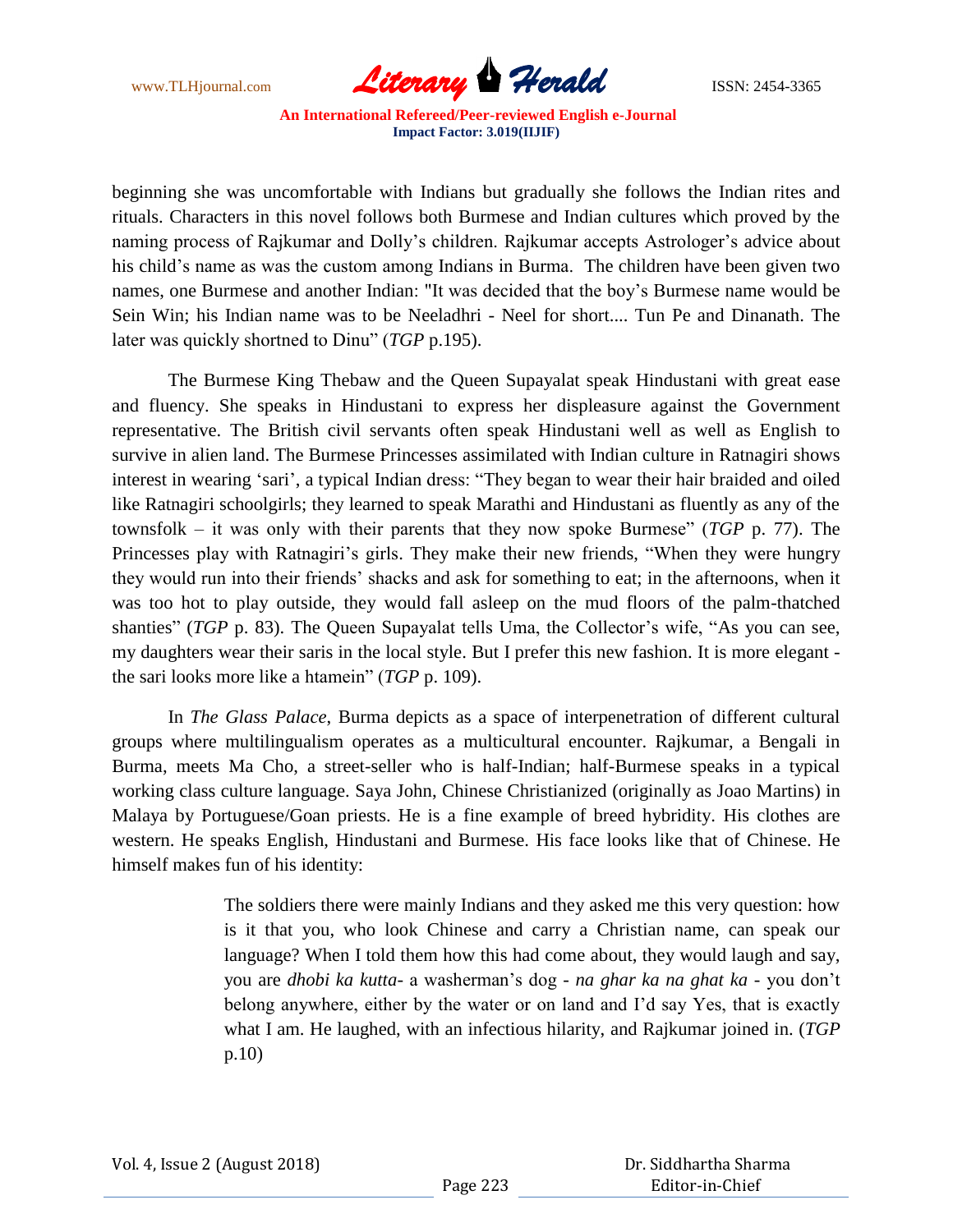

A picture of diverse culture portrays in the novel where a conglomeration of Indians and Burmese has been depicted in Rangoon. So many Indians had been sent to Rangoon to work in the docks and mills to pull rickshaws and empty the latrines. The native, who leave their homelands and stay in another nation, gave a birth to the hybridized culture, diverse culture in the sphere of culture, language, religion, etc. Ghosh depicts people of different culture, race, creed, language lives in Mandalay. He depicts as,

> The number of foreigners living in Mandalay was not insubstantial – there were envoys and missionaries from Europe; traders and merchants of Greek, Armenian, Chinese and Indian origin; labourers and boatmen from Bengal, Malaya and the Coromandel Coast; white-clothed astrologers from Manipur; businessman from Gujarat. (*TGP* p. 16)

Arjun is the brother of Manju, Rajkumar and Dolly"s daughter-in-law, and is also the nephew of Uma Dey. He is among the first batch of commissioned officers of Indian descent in the British colonial army. He is fascinated by the white culture; he dresses up like the whites and behaves like them. He became the victim of the cultural diversity where he blindly follows the British culture. Arjun believes in the unity of their regiments and culture that"s why he says,

> Look at us – they would say, - Punjabis, Marathas, Bengalis, Sikhs, Hindus, Muslims. Where else in India would you come across a group such as ours – where region and religion don't matter – where we can drink together and eat beef and pork and think nothing of it (*TGP* p. 278)?

Dinu is the younger brother of Neel and is also Rajkumar and Dolly" younger son. He is Burmese-Indian, who falls in love with Alison, Mathew and Lisa"s daughter and is also the grand-daughter of Saya John. Both cannot get married because Alison shoots herself rather than falling in the hands of the Japanese. Dinu has settled down in Rangoon and married a Burmese woman Ma Thin Thin Aye who is a writer and university professor. Dinu runs a photo studio named 'The Glass Palace', where people belong to different cultures attended his lecture, "It consisted of a motley mix of people, old and young, girls and boys, men and women. They were all Burmese but some looked to be of Indian origin, some Chinese. Some were smartly dressed while others were wearing cast-offs" (*TGP* p. 506). All the relationships show how the people of different cultures, like American, Burmese, Indian and Malayan lives in the colonial space.

To sum up, Amitav Ghosh shows us how cultures and nationalities unite mankind. He reveals us the possibility of different cultures trying to understand one another and living in mutual harmony. Ghosh advocates a human centered world devoid of caste, creed, race, sex and religion. He emphasizes the breaking down of the artificial boundaries between nations and people and highlights the need of multiculturalism and universal humanism.

|  | Vol. 4, Issue 2 (August 2018) |
|--|-------------------------------|
|--|-------------------------------|